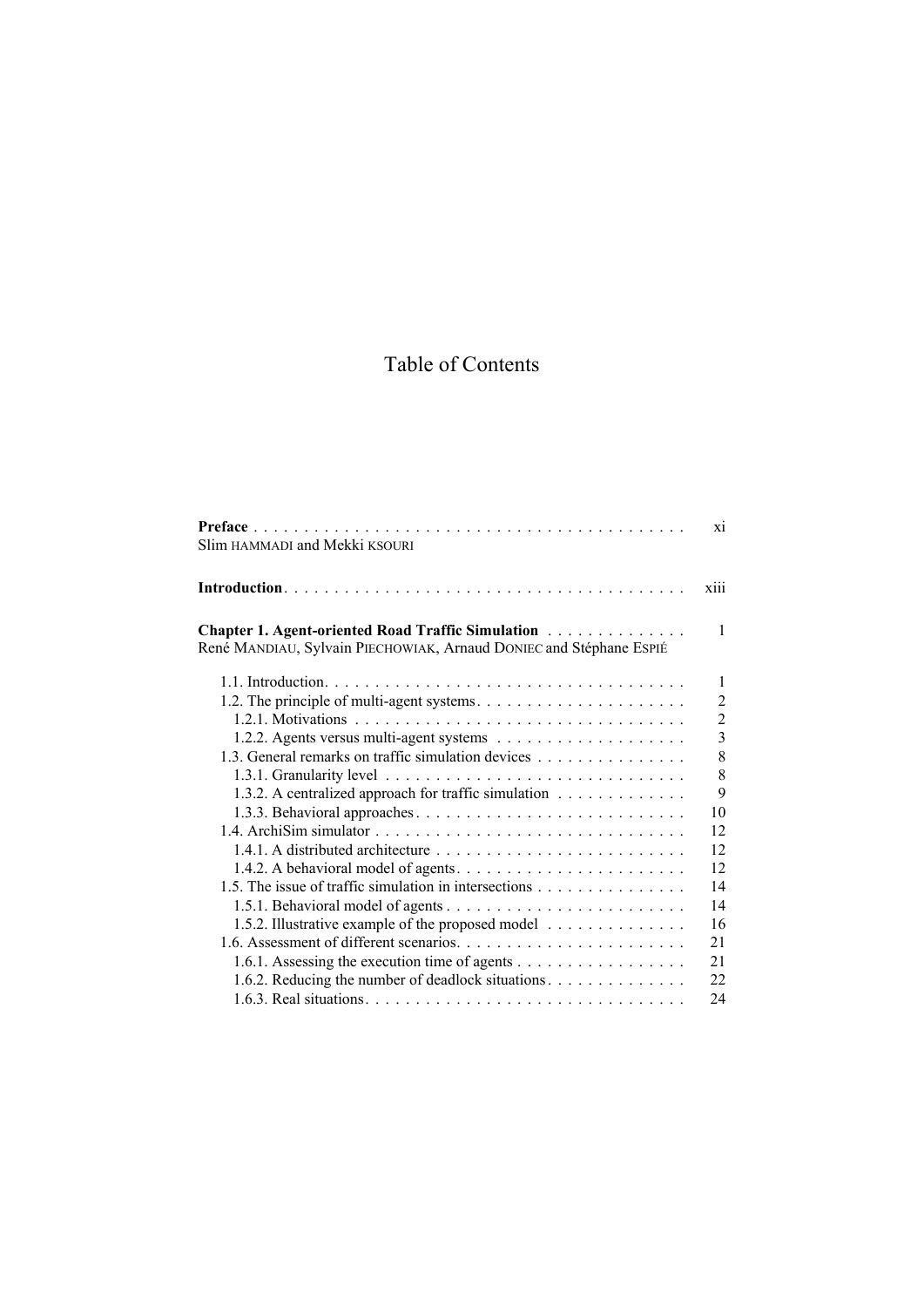| vi | Advanced Mobility and Transport Engineering |  |  |  |  |
|----|---------------------------------------------|--|--|--|--|
|----|---------------------------------------------|--|--|--|--|

|                                                                                                                                                                                                                                                                                                                                                                    | 25<br>26                                                       |
|--------------------------------------------------------------------------------------------------------------------------------------------------------------------------------------------------------------------------------------------------------------------------------------------------------------------------------------------------------------------|----------------------------------------------------------------|
| <b>Chapter 2. An Agent-based Information System for Searching</b><br>Slim HAMMADI and Hayfa ZGAYA                                                                                                                                                                                                                                                                  | 31                                                             |
| 2.3.1. Modeling based on communicating agents<br>2.4. Proposal of a resolution system with several interactive entities:                                                                                                                                                                                                                                           | 31<br>33<br>36<br>38<br>39<br>39                               |
| 2.5.1. First level of optimization: building initial route plans                                                                                                                                                                                                                                                                                                   | 42<br>44                                                       |
| 2.5.2. Second level of optimization: creating services using<br>2.6. Managing system robustness when dealing with disruptions:                                                                                                                                                                                                                                     | 44<br>49                                                       |
| advancing a negotiation process between stationary and mobile entities<br>2.6.2. The proposed protocol $\ldots \ldots \ldots \ldots \ldots \ldots \ldots \ldots \ldots$<br>2.7. The usefulness of a dedicated dynamic ontology.<br>2.8.2. The validity and assessment of the mobile agent paradigm<br>2.8.3. Example of a mobility-aiding services demand scenario | 59<br>59<br>60<br>61<br>63<br>64<br>64<br>64<br>65<br>68<br>72 |
|                                                                                                                                                                                                                                                                                                                                                                    | 76<br>76<br>77                                                 |
| Chapter 3. Inter-vehicle Services and Communication<br>Sylvain LECOMTE, Thierry DELOT and Mikael DESERTOT                                                                                                                                                                                                                                                          | 81                                                             |
| 3.2. The specificity of inter-vehicle communication<br>3.2.2. Inter-vehicle services versus ambient computing                                                                                                                                                                                                                                                      | 81<br>84<br>86<br>86                                           |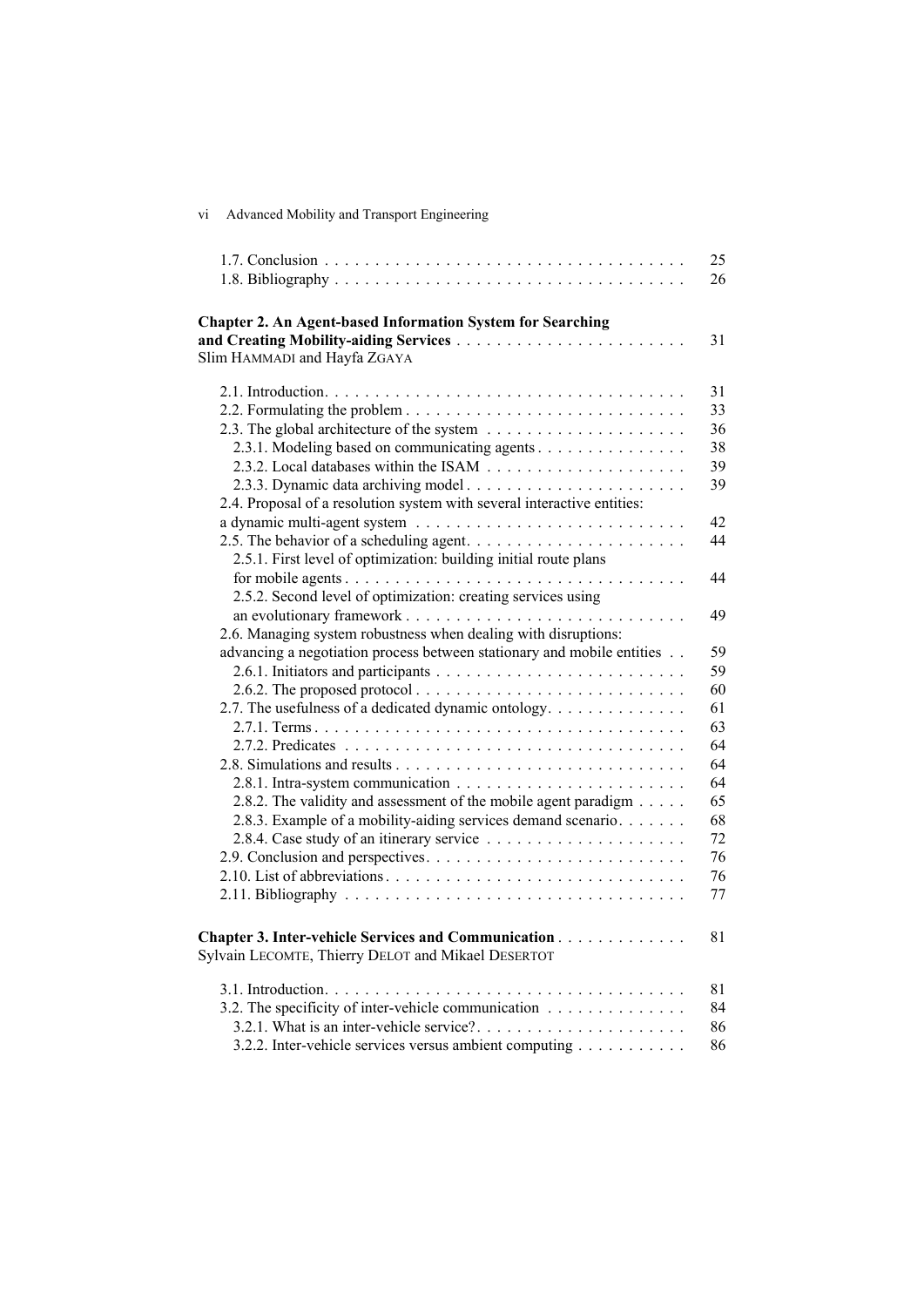Table of Contents vii

| 3.2.3. What type of stakeholders are involved?                       | 88  |
|----------------------------------------------------------------------|-----|
|                                                                      | 91  |
|                                                                      | 92  |
| 3.3.2. Can we do without communication architecture?                 | 92  |
|                                                                      | 95  |
|                                                                      | 95  |
|                                                                      | 96  |
|                                                                      | 98  |
|                                                                      | 103 |
| 3.5. What kind of future can we envisage for inter-vehicle services  |     |
|                                                                      | 107 |
|                                                                      | 107 |
|                                                                      |     |
| Chapter 4. Modeling and Control of Traffic Flow                      | 111 |
| Daniel JOLLY, Boumediene KAMEL and Amar BENASSER                     |     |
|                                                                      |     |
|                                                                      | 111 |
|                                                                      | 112 |
| 4.1.2. Classification criteria for road traffic flow system models.  | 113 |
|                                                                      | 114 |
|                                                                      | 114 |
|                                                                      | 117 |
|                                                                      | 118 |
|                                                                      | 119 |
| 4.3.2. Superior-order or second-order models                         | 123 |
| 4.4. General remarks concerning macroscopic and microscopic models   | 127 |
|                                                                      | 127 |
| 4.4.2. Domains of application of macroscopic and microscopic         |     |
|                                                                      | 128 |
|                                                                      | 129 |
|                                                                      | 129 |
|                                                                      | 131 |
|                                                                      | 133 |
|                                                                      | 134 |
|                                                                      | 135 |
|                                                                      | 136 |
|                                                                      | 137 |
| 4.5.7. Comparison of the hybrid models presented                     |     |
|                                                                      | 144 |
| 4.6. Different strategies for controlling road traffic flow systems. | 147 |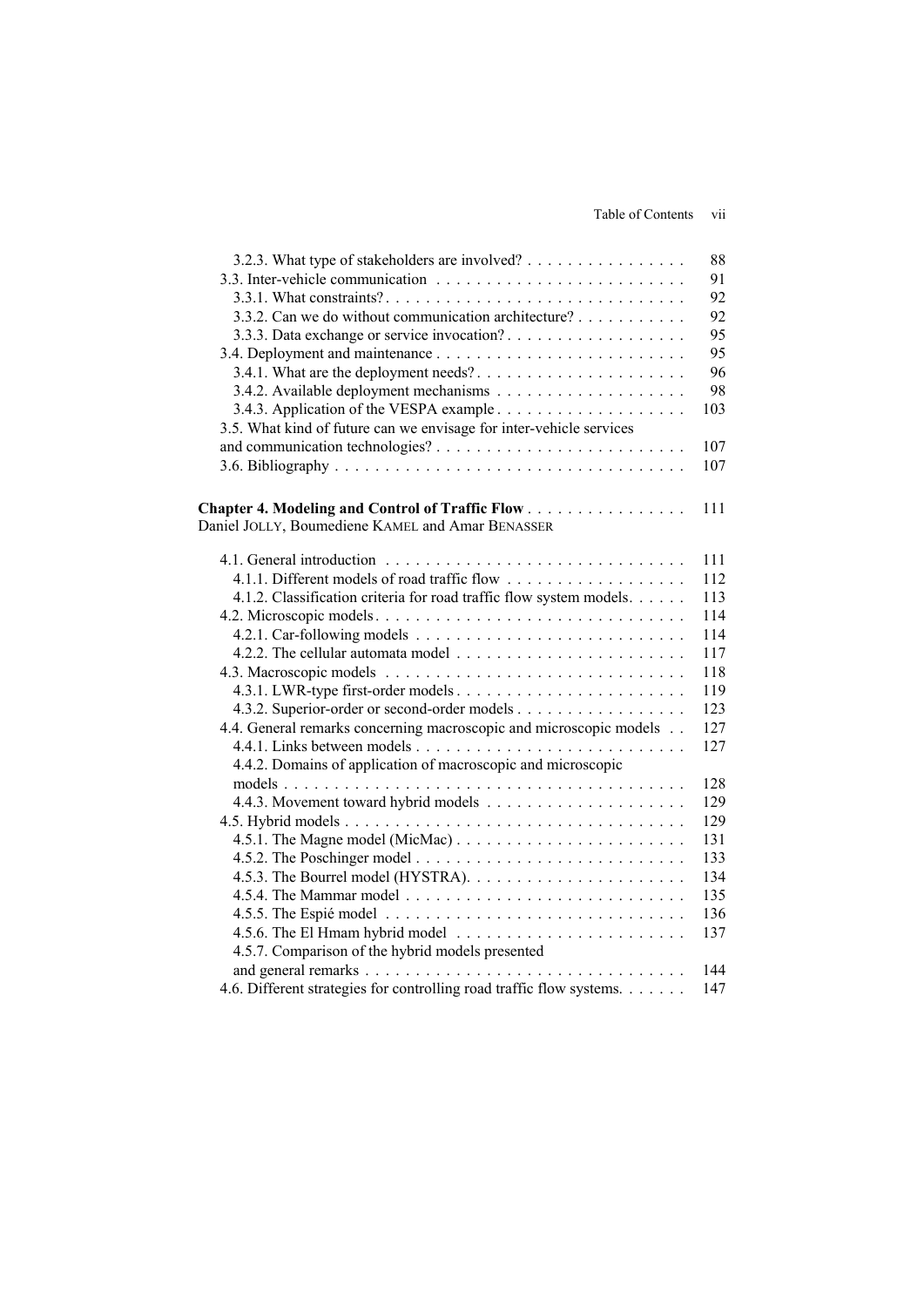## viii Advanced Mobility and Transport Engineering

| 4.6.1. Regulation of access: definition and history                  | 147 |
|----------------------------------------------------------------------|-----|
| 4.6.2. Access regulation methods (metering systems)                  | 149 |
| 4.6.3. Adaptive local access regulation strategies (responsive       |     |
|                                                                      | 152 |
| 4.6.4. Adaptive strategies for coordinated access regulation         |     |
|                                                                      | 159 |
| 4.6.5. Implementation of regulation via traffic lights.              | 161 |
| 4.6.6. Evaluation of access control (effects of access regulation)   | 162 |
|                                                                      | 164 |
|                                                                      | 164 |
| Chapter 5. Criteria and Methods for Interactive System Evaluation:   |     |
| Application to a Regulation Post in the Transport Domain             | 173 |
| Houcine EZZEDINE, Abdelwaheb TRABELSI, Chi Dung TRAN                 |     |
| and Christophe KOLSKI                                                |     |
|                                                                      |     |
|                                                                      | 173 |
|                                                                      | 174 |
|                                                                      | 174 |
| 5.2.2. Classifications of evaluation methods                         | 176 |
| 5.3. Methods, techniques and tools for the evaluation of interactive |     |
|                                                                      | 181 |
|                                                                      | 182 |
|                                                                      | 191 |
|                                                                      | 195 |
| 5.3.4. Synthesis of evaluation methods, techniques and tools.        | 200 |
| 5.4. Toward automated or semi-automated evaluation assistance tools  | 201 |
|                                                                      | 202 |
| 5.4.2. Tools for the collection of interaction data to support       |     |
|                                                                      | 207 |
| 5.5. Proposal of a generic and configurable environment to aid       |     |
| in the evaluation of agent-based interactive systems: EISEval        | 213 |
|                                                                      | 213 |
| 5.5.2. Principles of the proposed EISEval evaluation environment     | 213 |
| 5.5.3. Structure of the environment proposed                         | 214 |
| 5.6. Context of operation of the proposed evaluation environment     | 217 |
|                                                                      | 217 |
| 5.6.2. The IAS agent-based interactive system                        | 218 |
| 5.6.3. Application of the proposed EISEval environment to            |     |
| evaluate IAS                                                         | 222 |